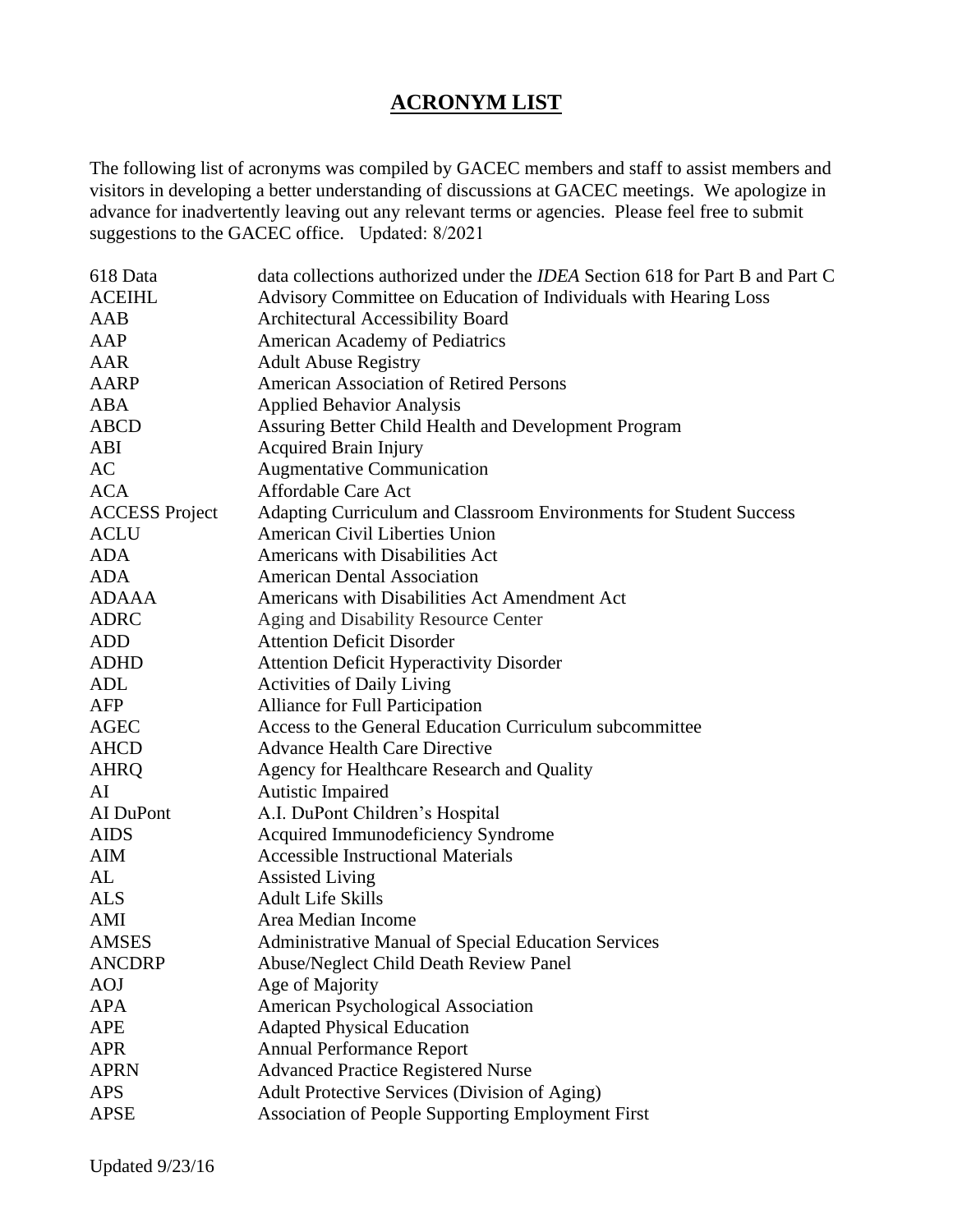| <b>ARC/DE</b>          | For People with Intellectual and Developmental Disabilities (formerly    |
|------------------------|--------------------------------------------------------------------------|
|                        | Association for the Rights of Citizens with Mental Retardation)          |
| <b>ARRA</b>            | American Recovery and Reinvestment Act                                   |
| <b>ASDC</b>            | American Society for Deaf Children/DE Chapter                            |
| <b>ASD</b>             | <b>Autism Society of Delaware</b>                                        |
| <b>ASD</b>             | <b>Autism Spectrum Disorder</b>                                          |
| <b>ASHA</b>            | American Speech-Language-Hearing Association                             |
| <b>ASL</b>             | American Sign Language                                                   |
| <b>ASQ</b>             | Ages and Stages                                                          |
| ASQ-SE                 | Ages and Stages – Social Emotional                                       |
| AT                     | <b>Assistive Technology</b>                                              |
| AU                     | Autism                                                                   |
| <b>AUCD</b>            | Association of University Centers on Disabilities                        |
| <b>AVT</b>             | <b>Auditory-Verbal Therapy</b>                                           |
| <b>AYP</b>             | <b>Adequate Yearly Progress (NCLB)</b>                                   |
| <b>BD</b>              | <b>Behavior Disorder</b>                                                 |
| <b>BEH</b>             | Behaviorally/Emotionally Handicapped                                     |
| <b>BH</b>              | <b>Behaviorally Handicapped</b>                                          |
| <b>BIE</b>             | Business, Industry and Education Alliance                                |
| <b>BIP</b>             | <b>Behavior Intervention Plan</b>                                        |
| <b>BMC</b>             | <b>Behavior Management Committee</b>                                     |
| <b>BSNPTA</b>          | Brandywine Special Needs Parent Teacher Association                      |
| <b>CAC</b>             | Community Advisory Council (University of Delaware)                      |
| <b>CAN</b> Coordinator | Children and Youth Action Network (Council for Exceptional Children)     |
| CAP                    | <b>Client Assistance Program</b>                                         |
| CAP                    | <b>Corrective Action Plan</b>                                            |
| CAS                    | <b>Comprehensive Assessment System</b>                                   |
| CASA                   | <b>Court Appointed Special Advocate</b>                                  |
| <b>CCCD</b>            | Coordinating Council for Children with Disabilities                      |
| <b>CCCP</b>            | Community Continuum of Care Program                                      |
| <b>CCDF</b>            | Child Care and Development Fund                                          |
| <b>CCMS</b>            | Comprehensive Compliance Monitoring System (Education)                   |
| <b>CCSS</b>            | <b>Common Core State Standards</b>                                       |
| <b>CDC</b>             | <b>Centers for Disease Control and Prevention</b>                        |
| <b>CDNDSB</b>          | Child Death, Near Death and Stillbirth Commission & Work Group           |
| <b>CDS</b>             | Center for Disabilities Studies (University of Delaware)                 |
| <b>CEC</b>             | Council for Exceptional Children                                         |
| <b>CEIS</b>            | <b>Coordinated Early Intervening Services</b>                            |
| <b>CERTS</b>           | <b>Collaborative Efforts to Reinforce Transition Success</b>             |
| <b>CFR</b>             | Code of Federal Regulations                                              |
| ChADD                  | Children with Attention Deficit Disorder (national, county groups in DE) |
| <b>CHINS</b>           | Children in Need of Services                                             |
| <b>CHIP</b>            | Children's Health Insurance Program                                      |
| <b>CIS</b>             | Child Indicators Subgroup                                                |
| <b>CLASI</b>           | Community Legal Aid Society, Inc.                                        |
| <b>CLSC</b>            | Career and Life Studies Certificate (UD)                                 |
| <b>CM</b>              | Case Manager                                                             |
| <b>CMS</b>             | <b>Centers for Medicare and Medicaid Services</b>                        |
| <b>CNA</b>             | <b>Certified Nursing Assistant</b>                                       |
|                        |                                                                          |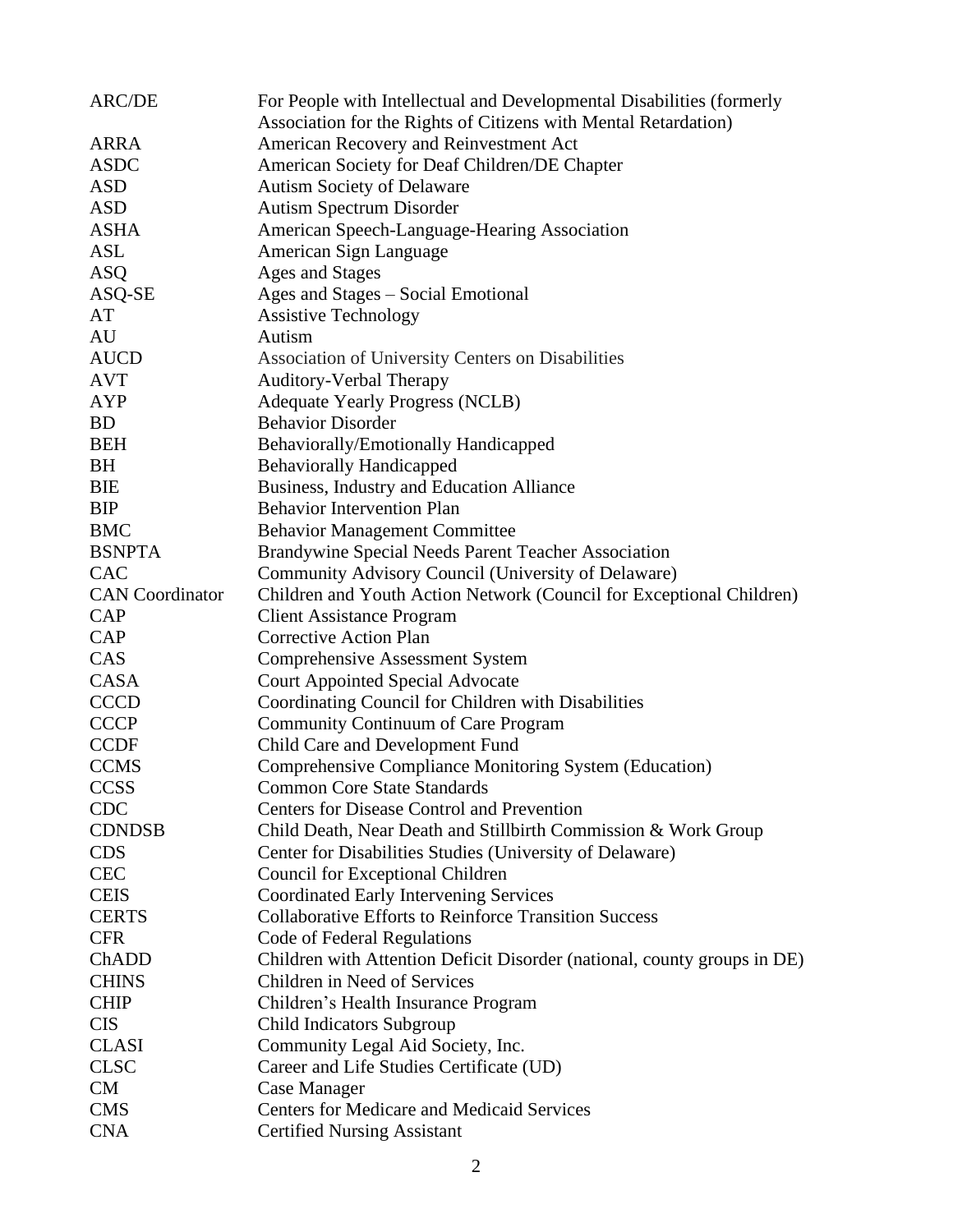| <b>CODHHE</b>     | Council on Deaf and Hard of Hearing Equality                                  |
|-------------------|-------------------------------------------------------------------------------|
| <b>COPM</b>       | Coordinator of Planning and Monitoring                                        |
| <b>COTA</b>       | <b>Certified Occupational Therapist Assistant</b>                             |
| <b>COWG</b>       | <b>Child Outcomes Work Group</b>                                              |
| CP                | <b>Cerebral Palsy</b>                                                         |
| <b>CPAC</b>       | <b>Child Protection Accountability Commission</b>                             |
| <b>CPIR</b>       | <b>Center for Parent Information and Resources</b>                            |
| <b>CPRC</b>       | <b>Community Parent Resource Center</b>                                       |
| <b>CPS</b>        | <b>Child Protective Services</b>                                              |
| <b>CPT</b>        | <b>Current Procedural Terminology</b>                                         |
| <b>CQSE</b>       | <b>Center for Quality Special Education</b>                                   |
| CSBS-DP           | Communication and Symbolic Behavior Scales - Developmental Profile            |
| <b>CSCRP</b>      | Children's Services Cost Recovery Project                                     |
| <b>CSPD</b>       | Comprehensive System for Personnel Development (Education)                    |
| <b>CIT</b>        | Crisis Intervention Training                                                  |
| <b>CSHCN</b>      | Children with Special Healthcare Needs                                        |
| <b>CST</b>        | Child Study Team                                                              |
| <b>CTE</b>        | Career and Technical Education                                                |
| <b>CTQ</b>        | The National Center for Improving Teacher Quality or Delaware's Collaborative |
|                   | for Teacher Quality                                                           |
| <b>CYAAC</b>      | Center for Youth and Adults with Conditions of Childhood                      |
| <b>CYSHCN</b>     | Children and Youth with Special Healthcare Needs                              |
| <b>DAAD</b>       | Diploma-At-A-Distance                                                         |
| <b>DAAP</b>       | Delaware Alternate Assessment Program                                         |
| <b>DADB</b>       | Delaware Association for Deaf/Blind                                           |
| <b>DACCVE</b>     | Delaware Advisory Council on Career and Vocational Education                  |
| <b>DAPA</b>       | Delaware Alternate Portfolio Assessment                                       |
| <b>DART</b>       | Delaware Authority Rapid Transit (formerly DAST)                              |
| <b>DASAG</b>      | Delaware Aspergers Support and Advocacy Group                                 |
| <b>DASY</b>       | Center for IDEA Early Childhood Data Center                                   |
| <b>DATI</b>       | Delaware Assistive Technology Initiative                                      |
| DB                | Deaf/Blind                                                                    |
| <b>DBLN</b>       | Delaware Business Leadership Network                                          |
| <b>DCAS</b>       | Delaware Comprehensive Assessment System                                      |
| <b>DCAS Alt 1</b> | Delaware Comprehensive Assessment System-Alternative                          |
| <b>DCDAL</b>      | Delaware Center for Distance Adult Learning                                   |
| <b>DCDT</b>       | Division of Career Development and Transition                                 |
| <b>DCF</b>        | Department of Children and Families                                           |
| <b>DCMHS</b>      | Division of Child Mental Health Services                                      |
| <b>DCPS</b>       | Division of Child Protective Services                                         |
| DD                | Developmental Disability                                                      |
| <b>DDC</b>        | Developmental Disabilities Council                                            |
| <b>DDDS</b>       | Division of Developmental Disabilities Services (formerly DMR)                |
| <b>DDOE</b>       | Delaware Department of Education                                              |
| DE                | Delaware                                                                      |
| <b>DEAP</b>       | Disability Education and Awareness Program                                    |
| <b>DECC</b>       | Delaware Early Childhood Center                                               |
| <b>DELI</b>       | Delaware Early Learning Initiative                                            |
| <b>DELARF</b>     | Delaware Association of Rehabilitation Facilities                             |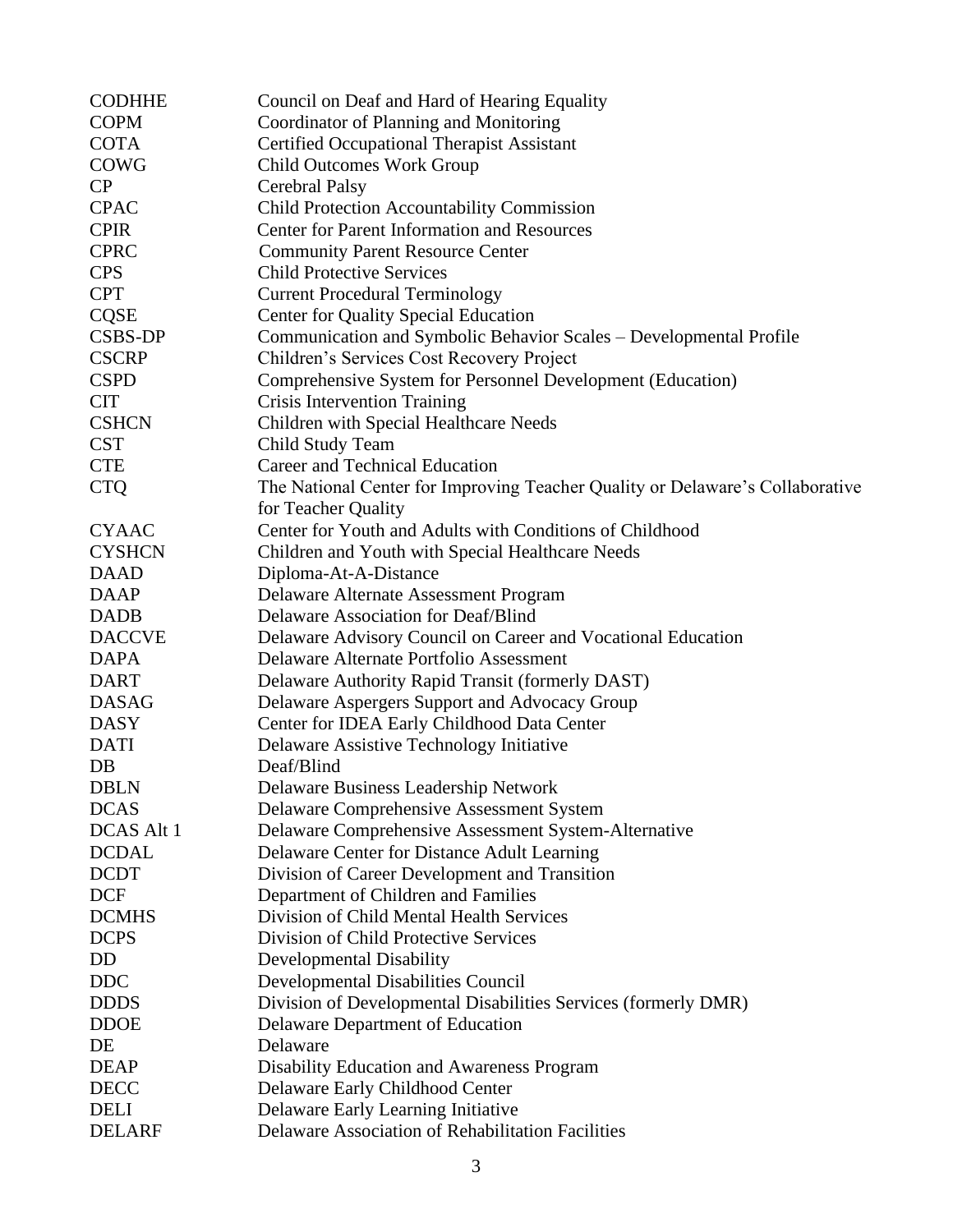| <b>DelDOT</b> | Delaware Department of Transportation                                                     |
|---------------|-------------------------------------------------------------------------------------------|
| <b>DEMA</b>   | Delaware Emergency Management Agency                                                      |
| <b>DEPTA</b>  | <b>Delaware Parent Teacher Association</b>                                                |
| <b>DESS</b>   | <b>Delaware Education Support System</b>                                                  |
| <b>DFRC</b>   | Delaware Foundation Reaching Citizens with Intellectual Disabilities                      |
| <b>DFS</b>    | Division of Family Services                                                               |
| <b>DFV</b>    | <b>Delaware Family Voices</b>                                                             |
| <b>DHC</b>    | <b>Delaware Housing Coalition</b>                                                         |
| <b>DHCI</b>   | Delaware Hospital for the Chronically Ill                                                 |
| <b>DHHS</b>   | Department of Health and Human Services, U.S.                                             |
| <b>DHIN</b>   | <b>Delaware Health Information Network</b>                                                |
| <b>DHMIC</b>  | Delaware Healthy Mother and Infant Consortium                                             |
| <b>DHSS</b>   | Department of Health and Social Services                                                  |
| <b>DHS</b>    | Department of Homeland Security                                                           |
| <b>DIAA</b>   | Delaware Interscholastic Athletic Association                                             |
| <b>DIDER</b>  | Delaware Institute for Dental Education and Research                                      |
| <b>DIMER</b>  | Delaware Institute of Medical Education and Research                                      |
| <b>DLP</b>    | Disabilities Law Program                                                                  |
| <b>DLTCRP</b> | Division of Long Term Care Residents Protection                                           |
| <b>DMAP</b>   | <b>Delaware Medical Assistance Program</b>                                                |
| <b>DME</b>    | Durable Medical Equipment                                                                 |
| <b>DMMA</b>   | Division of Medicaid and Medicare Assistance                                              |
| <b>DMR</b>    | Division of Mental Retardation (Changed to DDDS)                                          |
| <b>DMS IV</b> | Diagnostic and Statistical Manual of Mental Retardation (4 <sup>th</sup> Edition Revised) |
| <b>DMV</b>    | Division of Motor Vehicles                                                                |
| <b>DNASW</b>  | Delaware National Association of Social Workers                                           |
| <b>DNG</b>    | Did Not Go (policy Paratransit language)                                                  |
| <b>DNREC</b>  | Department of Natural Resources & Environmental Control                                   |
| <b>DOC</b>    | Department of Corrections                                                                 |
| <b>DOE</b>    | Department of Education                                                                   |
| <b>DOL</b>    | Department of Labor                                                                       |
| <b>DPAP</b>   | <b>Delaware Prescription Assistance Program</b>                                           |
| <b>DPAS</b>   | Delaware Performance Appraisal System                                                     |
| <b>DPBHS</b>  | Division of Prevention and Behavioral Health Services                                     |
| <b>DPC</b>    | Delaware Psychiatric Center                                                               |
| <b>DPCI</b>   | Delaware Physicians Care Insurance                                                        |
| <b>DPH</b>    | Division of Public Health                                                                 |
| <b>DPH</b>    | Due Process Hearing                                                                       |
| <b>DPI</b>    | Delaware Passport to Independence                                                         |
| D-PIP         | Developmental Surveillance and Screening Policy Implementation Project                    |
| <b>DPS</b>    | Data and Programming Subgroup                                                             |
| <b>DRA</b>    | <b>Deficit Reduction Act</b>                                                              |
| D-RTI         | DOE Response to Intervention Taskforce                                                    |
| <b>DREDF</b>  | Disability Rights Education and Defense Fund                                              |
| <b>DSAAPD</b> | Division of Services for Aging and Adults with Physical Disabilities (DHSS)               |
| <b>DSAMH</b>  | Division of Substance Abuse and Mental Health (DHSS)                                      |
| <b>DSBA</b>   | <b>Delaware School Boards Association</b>                                                 |
| <b>DSCYF</b>  | Division of Services for Children, Youth and their Families                               |
| <b>DSDS</b>   | <b>Delaware State Dental Society</b>                                                      |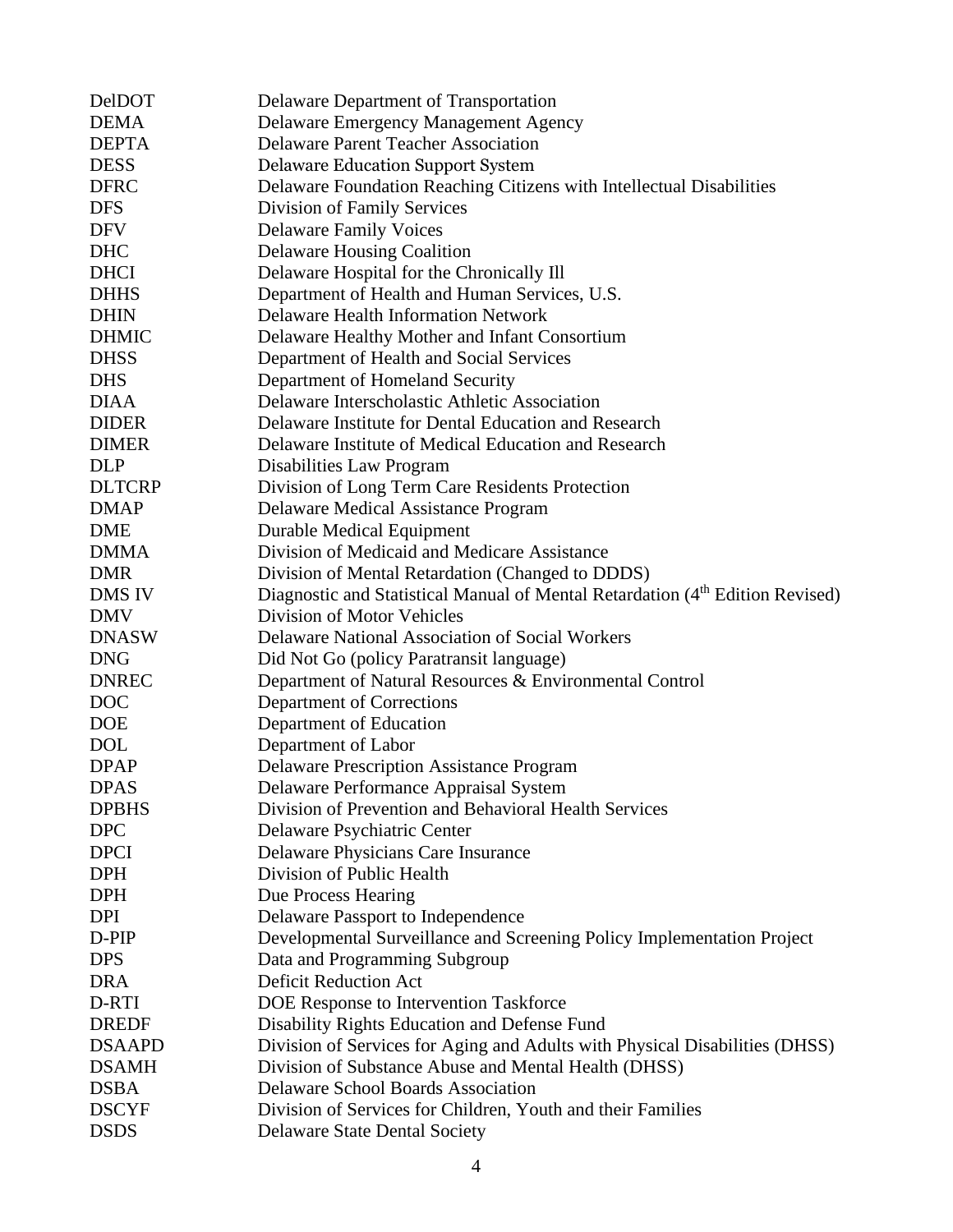| <b>DSEA</b>          | <b>Delaware State Education Association</b>                               |
|----------------------|---------------------------------------------------------------------------|
| <b>DSHA</b>          | Delaware Speech-Language-Hearing Association                              |
| <b>DSHA</b>          | <b>Delaware State Housing Authority</b>                                   |
| <b>DSHP</b>          | Diamond State Health Plan                                                 |
| <b>DSHS</b>          | Delaware Department of Safety and Homeland Security                       |
| <b>DSIP</b>          | Delaware State Implementation Project on Preventing Secondary Conditions  |
|                      | and Promoting Health For People With Disabilities (formerly Healthy       |
|                      | Delawareans 2010)                                                         |
| <b>DSM V</b>         | Diagnostic and Statistical Manual of Mental Disorders – fifth edition     |
| <b>DSNA</b>          | <b>Delaware School Nurses Association</b>                                 |
| <b>DSPAC</b>         | Delaware State Parent Advisory Committee                                  |
| <b>DSS</b>           | Division of Social Services                                               |
| <b>DSTP</b>          | <b>Delaware Student Testing Program</b>                                   |
| <b>DSTW</b>          | <b>Delaware State Transition Website</b>                                  |
| <b>DTC</b>           | <b>Delaware Transit Corporation</b>                                       |
| DTI                  | Delaware Department of Technology and Information                         |
| <b>DUR</b>           | Drug Utilization Review                                                   |
| <b>DVI</b>           | Division for the Visually Impaired (DHSS)                                 |
| <b>DVR</b>           | Division of Vocational Rehabilitation (DOL)                               |
| <b>DWIB</b>          | Delaware Workforce Investment Board                                       |
| <b>DYLI</b>          | Delaware Youth Leadership Initiative                                      |
| <b>DYRS</b>          | Division of Youth Rehabilitative Services                                 |
| <b>Early CHOICES</b> | Children Having Opportunities in the Continuum of Educational Services in |
|                      | early intervention programs                                               |
| E/BD                 | <b>Emotional/Behavioral Disorder</b>                                      |
| <b>ECAP</b>          | Early Childhood Assistance Program                                        |
| <b>ECCS</b>          | Early Childhood Comprehensive System                                      |
| <b>ECIC</b>          | Early Childhood Inclusion Committee                                       |
| <b>ECSA</b>          | Early Childhood Screening Assessment (Rhode Island)                       |
| <b>ECR</b>           | <b>Exceptional Children Resources</b>                                     |
| <b>ECT</b>           | Exceptional Children Team (DOE)                                           |
| <b>ECTA</b>          | Early Childhood Technical Assistance Center                               |
| ED                   | <b>Educational Diagnostician</b>                                          |
| ED                   | <b>Emotional Disturbance</b>                                              |
| <b>EDTAC</b>         | Elderly and Disabled Transit Advisory Committee                           |
| <b>EEOC</b>          | <b>Equal Employment Opportunity Commission</b>                            |
| <b>EFI</b>           | <b>Employment First Initiative</b>                                        |
| <b>EFMP</b>          | Exceptional Family Member Program (Air Force)                             |
| <b>EFOC</b>          | <b>Employment First Oversight Commission</b>                              |
| EH                   | <b>Emotional Handicap</b>                                                 |
| <b>EHA</b>           | Education of the Handicapped Act (P.L. 42-142)                            |
| <b>EHLR</b>          | Education of the Handicapped Law in Review (now IDEALR)                   |
| EIC                  | <b>Education Improvement Commission</b>                                   |
| ΕI                   | Early Intervention                                                        |
| EI                   | <b>Emotionally Impaired</b>                                               |
| <b>ELA</b>           | <b>English Language Arts</b>                                              |
| <b>ELF</b>           | Early Learning Foundation                                                 |
| <b>ELL</b>           | <b>English Language Learners</b>                                          |
| <b>ELP</b>           | <b>Essential Lifestyle Plan (DDDS)</b>                                    |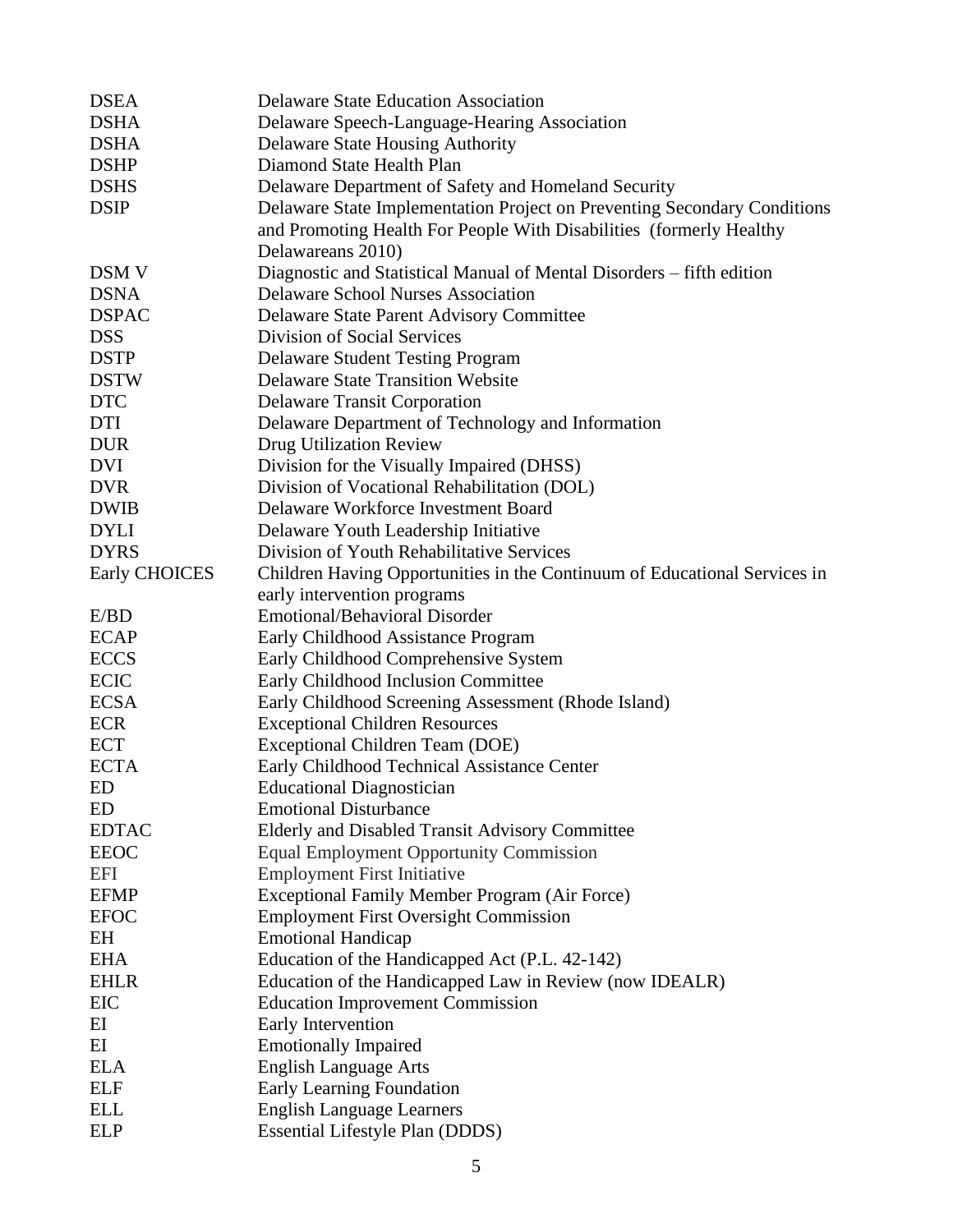| <b>EMD</b>     | Educable Mentally Disabled (IQ 50-70), formerly EMH                        |
|----------------|----------------------------------------------------------------------------|
| EMI            | <b>Educable Mentally Impaired</b>                                          |
| <b>EMR</b>     | <b>Electronic Medical Records</b>                                          |
| <b>EMS</b>     | <b>Emergency Medical Services</b>                                          |
| <b>EPIC</b>    | Endless Possibilities in the Community                                     |
| <b>EPPC</b>    | <b>Educational Planning and Placement Committee</b>                        |
| <b>EPSDT</b>   | Early Periodic Screening, Diagnosis and Treatment                          |
| <b>ERISA</b>   | Employee Retirement Income Security Act                                    |
| <b>ESD</b>     | <b>Extended School Day</b>                                                 |
| <b>ESEA</b>    | Elementary and Secondary Education Act of 1965                             |
| <b>ESL</b>     | English as a Second Language                                               |
| <b>ESP</b>     | <b>Educational Surrogate Parent program</b>                                |
| <b>ESR</b>     | <b>Employability Skills Rating</b>                                         |
| <b>ESSA</b>    | <b>Every Student Succeeds Act</b>                                          |
| <b>ESSE</b>    | <b>Early Start to Supported Employment</b>                                 |
| <b>ESY</b>     | Extended School Year (special education program)                           |
| <b>FACES</b>   | Family Advocacy and Child Educational Services (DSD)                       |
| <b>FACT</b>    | Families and Communities Together                                          |
| FAPE           | Free Appropriate Public Education                                          |
| FAQ            | <b>Frequently Asked Questions</b>                                          |
| FAS            | Fetal Alcohol Syndrome                                                     |
| <b>FASD</b>    | Fetal Alcohol Spectrum Disorder                                            |
| <b>FBA</b>     | <b>Functional Behavioral Assessment</b>                                    |
| <b>FBABSP</b>  | Functional Behavior Assessment Behavioral Support Plan                     |
| <b>FCC</b>     | <b>Federal Communications Commission</b>                                   |
| <b>FCCLA</b>   | Family, Career and Community Leaders of America                            |
| <b>FCRB</b>    | <b>Foster Care Review Board</b>                                            |
| <b>FERPA</b>   | Family Educational Rights and Privacy Act                                  |
| <b>FHWA</b>    | Federal Highway Administration                                             |
| <b>FLA</b>     | Family Leadership Academy                                                  |
| <b>FLAC</b>    | Family Leadership Advisory Council                                         |
| <b>FOIA</b>    | Freedom of Information Act                                                 |
| <b>FPL</b>     | <b>Federal Poverty Level</b>                                               |
| <b>FQHC</b>    | <b>Fully Qualified Health Care Center</b>                                  |
| <b>FSP</b>     | <b>Family Support Plan</b>                                                 |
| <b>FTA</b>     | <b>Federal Transit Administration</b>                                      |
| <b>FTE</b>     | <b>Full Time Equivalent</b>                                                |
| $G-T$          | Gifted and Talented (Children with Outstanding Talents now used)           |
| <b>GACEC</b>   | Governor's Advisory Council for Exceptional Citizens                       |
| <b>GACAAPD</b> | Governor's Advisory Council on Aging and Adults with Physical Disabilities |
| GAO            | Government Accountability Office                                           |
| <b>GBHC</b>    | Governor Bacon Health Center                                               |
| <b>GCCBAID</b> | Governor's Commission on Community-Based Alternatives for Individuals with |
|                | Disabilities (Now GCBACS)                                                  |
| <b>GCBACS</b>  | Governor's Commission on Building Access to Community-Based Services       |
| <b>GED</b>     | <b>General Education Diploma</b>                                           |
| <b>GBHC</b>    | Governor Bacon Health Center                                               |
| <b>GIC</b>     | <b>Government Information Center</b>                                       |
| <b>GSEG</b>    | General Supervision and Enhancement Grant                                  |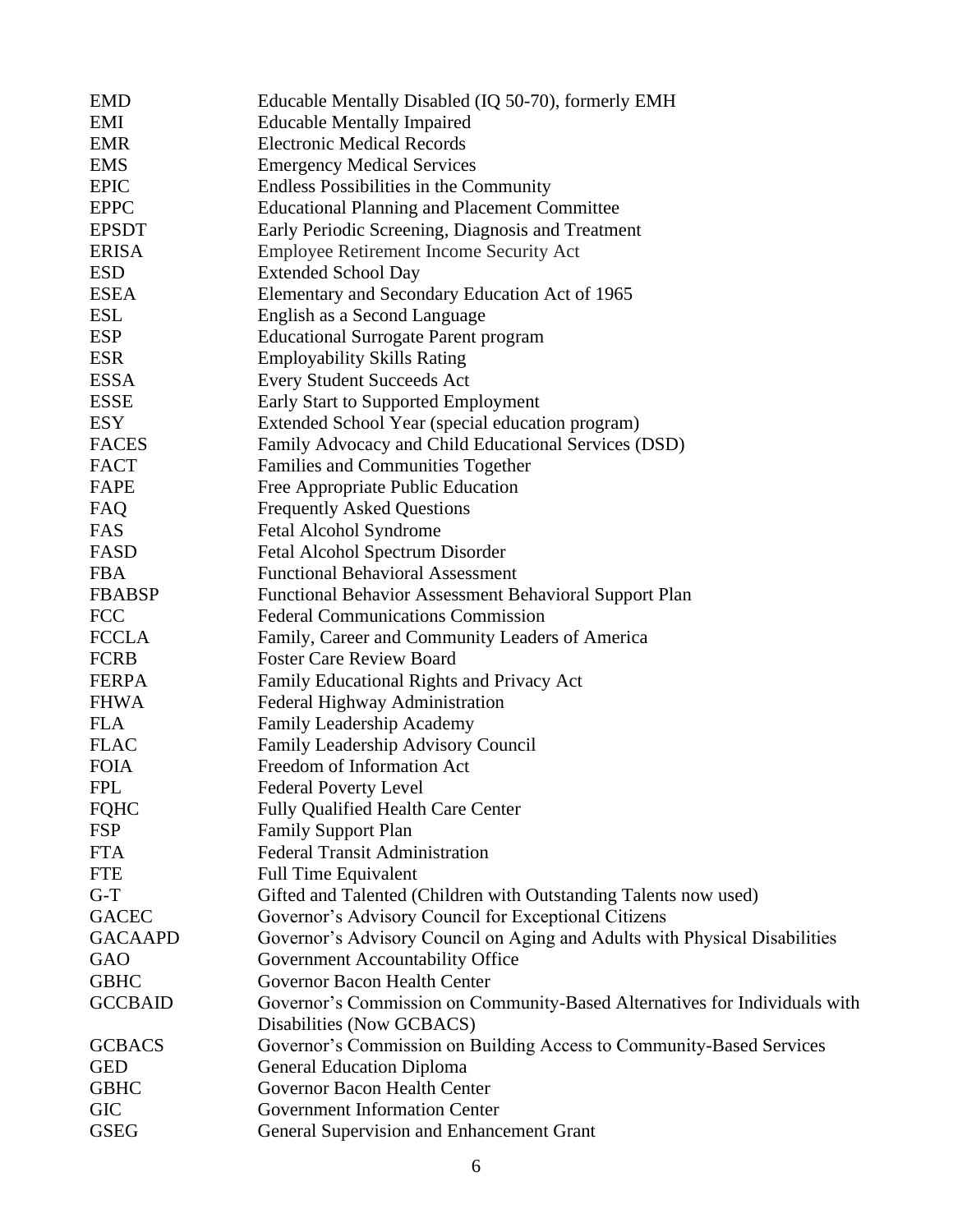| HB                       | House Bill                                                                         |
|--------------------------|------------------------------------------------------------------------------------|
| <b>HBCU</b>              | <b>Historically Black College or University</b>                                    |
| <b>HCBS</b>              | Home and Community Based Services                                                  |
| <b>HCC</b>               | <b>Health Care Commission</b>                                                      |
| <b>HCCA/CCHP</b>         | Health Child Care America/Child Care and Health Partnership                        |
| <b>HCR</b>               | <b>House Concurrent Resolution</b>                                                 |
| <b>HEU</b>               | High End User program                                                              |
| <b>HHPD</b>              | Hard of Hearing/Partial Deafness                                                   |
| <b>HHS</b>               | Health and Human Services (federal)                                                |
| H <sub>I</sub>           | Hearing Impaired                                                                   |
| <b>HIPAA</b>             | Health Insurance Portability and Accountability Act                                |
| <b>HLADE</b>             | Hearing Loss Association of Delaware                                               |
| <b>HMO</b>               | <b>Health Management Organization</b>                                              |
| HO                       | Hearing Officer                                                                    |
| <b>HOPWA</b>             | Housing Opportunities for Persons with AIDS                                        |
| <b>HOUSSE</b>            | Highly Objective State Standards for Educators                                     |
| <b>HRC</b>               | Human Rights Committee                                                             |
| <b>IADL</b>              | <b>Instrumental Activities of Daily Living</b>                                     |
| <b>IAES</b>              | <b>Interim Alternative Educational Setting</b>                                     |
| <b>IBSER</b>             | <b>Intensive Behavioral Support and Educational Residences</b>                     |
| <b>ICA</b>               | <b>Interagency Committee on Autism</b>                                             |
| <b>ICAP</b>              | <b>Inventory for Client and Agency Planning</b>                                    |
| <b>ICAS</b>              | Inclusive Comprehensive Assessment System                                          |
| ICC                      | Interagency Coordinating Council (Infants and Toddlers)                            |
| <b>ICCF</b>              | Interagency Council for Children and Families (state and county)                   |
| ICT                      | Interagency Collaborative Treatment Team (Unique Alternatives)                     |
| <b>ICF/IID</b>           | Intermediate Care Facility for Individuals with Intellectual Disabilities          |
| <b>ICF/MR</b>            | Intermediate Care Facility for persons with Mental Retardation                     |
| ID/DD                    | Intellectual Disabilities/Developmental Disabilities                               |
| <b>IDA</b>               | <b>Individual Development Account</b>                                              |
| <b>IDC</b>               | <b>IDEA Data Center</b>                                                            |
| <b>IDEA</b>              | Individuals with Disabilities Education Act (successor to P.L. 94-142)             |
| <b>IDEALR</b>            | Individuals with Disabilities Education Act Law Review                             |
| <b>IDEIA</b>             | Individuals with Disabilities Education Improve Act of 2004                        |
| <b>IED</b>               | <b>Intermittent Explosive Disorder</b>                                             |
| <b>IEE</b>               | <b>Independent Educational Evaluation</b>                                          |
| IEP                      | <b>Individualized Education Plan</b>                                               |
| <b>IFSP</b>              | <b>Individualized Family Service Plan</b>                                          |
| <b>IHCAP</b>             | <b>Independent Health Care Appeals Program</b>                                     |
| <b>IHE</b>               | <b>Institutes of Higher Education</b>                                              |
| $\mathbf{II} \mathbf{P}$ | <b>Individual Improvement Plan</b>                                                 |
| <b>ILC</b>               | <b>Intensive Learning Center</b>                                                   |
| ILI                      | Independent Living, Incorporated                                                   |
| IOP                      | <b>Intensive Outpatient program</b>                                                |
| <b>IPE</b>               | <b>Individualized Plan for Employment</b>                                          |
| <b>IPPSE</b>             | Institute for Problem Prevention in Special Education                              |
| <b>IPRD</b>              | Identification, Placement, Review, Dismissal – process for Special Education       |
|                          | classification and determination of eligibility for services, conducted on a Local |
|                          | School District level.                                                             |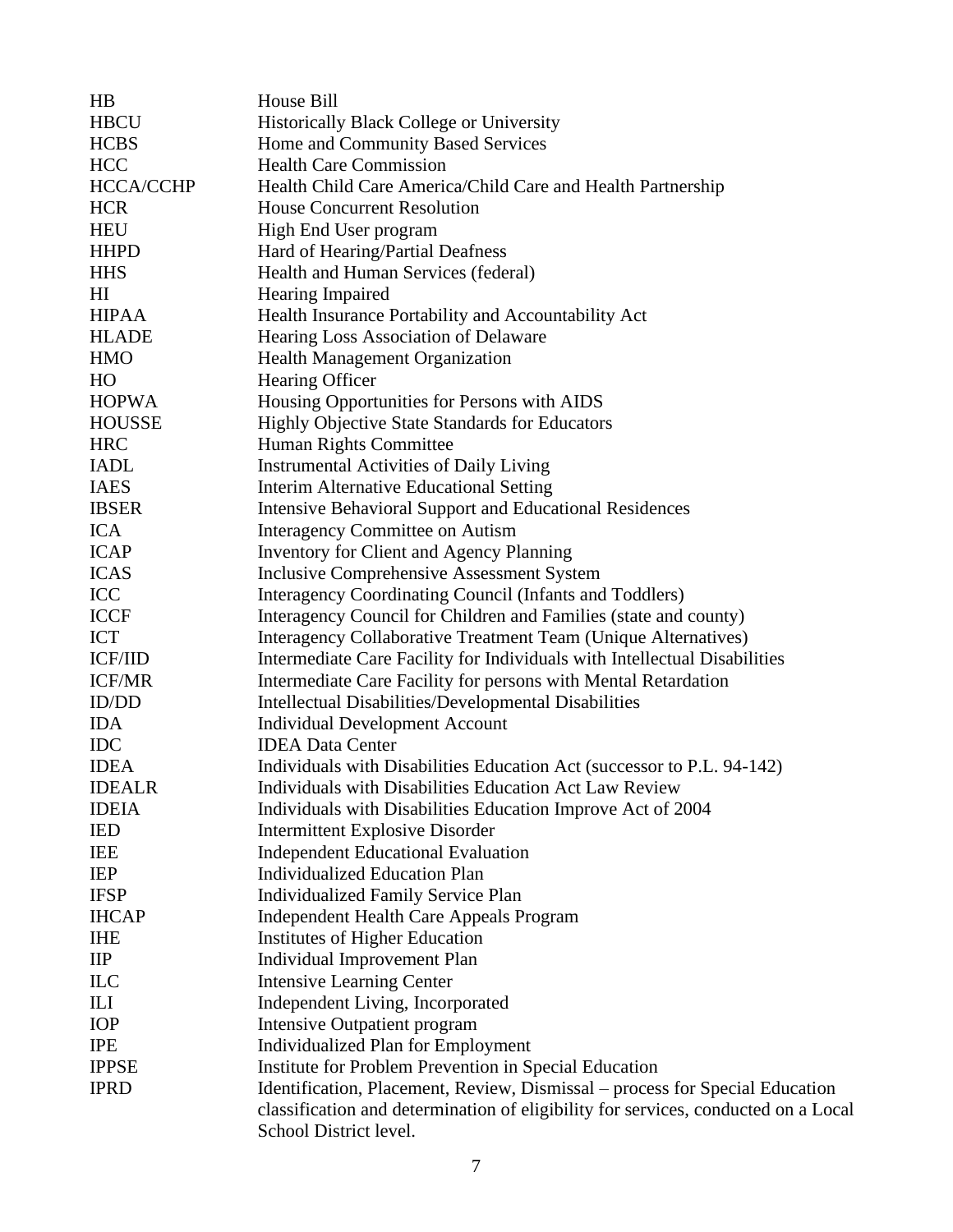| IPs          | <b>SSIP</b> Improvement Plans                                 |
|--------------|---------------------------------------------------------------|
| IQ           | Intelligence Quotient (test)                                  |
| <b>IRI</b>   | <b>Independent Resources, Incorporated</b>                    |
| <b>IRMC</b>  | <b>Interagency Resource Management Committee</b>              |
| <b>IS</b>    | <b>Implementation Science</b>                                 |
| <b>ISD</b>   | Intermediate School District                                  |
| <b>ISI</b>   | Inclusive Schools Initiative                                  |
| <b>ISIS</b>  | <b>Integrated Services Information System</b>                 |
| <b>ISP</b>   | <b>Individualized Service Plan</b>                            |
| <b>IST</b>   | <b>Instructional Support Team</b>                             |
| IT           | <b>Information Technology</b>                                 |
| <b>ITP</b>   | <b>Individualized Transition Plan</b>                         |
| <b>IVR</b>   | <b>Interactive Voice Recognition</b>                          |
| <b>JCAHO</b> | Joint Commission on Accreditation of Healthcare Organizations |
| <b>JFC</b>   | Joint Finance Committee                                       |
| K            | Kindergarten                                                  |
| <b>KSI</b>   | Kent-Sussex Industries                                        |
| LD           | <b>Learning Disabled</b>                                      |
| <b>LCCE</b>  | Life Centered Career Education                                |
| <b>LEA</b>   | <b>Local Educational Agency</b>                               |
| <b>LEP</b>   | Limited English Proficiency                                   |
| <b>LIHTC</b> | Low Income Housing Tax Credits                                |
| <b>LOD</b>   | Levels of Determination                                       |
| LOF          | Letter of Finding                                             |
| <b>LOP</b>   | <b>Local Operational Plan</b>                                 |
| <b>LRE</b>   | <b>Least Restrictive Environment</b>                          |
| <b>LSLS</b>  | Listening and Spoken Language Specialists                     |
| <b>MA</b>    | <b>Medical Administrator</b>                                  |
| <b>MA</b>    | Mental Age                                                    |
| <b>MAP</b>   | Measures of Academic Progress assessment                      |
| <b>MBI</b>   | Medicaid Buy In                                               |
| M-CHAT       | Modified Checklist for Autism in Toddlers                     |
| <b>MCHB</b>  | Maternal and Child Health Bureau                              |
| MCO          | Managed Care Organization                                     |
| <b>MDA</b>   | <b>Multi-Disciplinary Assessment</b>                          |
| <b>MDT</b>   | Multi-Disciplinary Team                                       |
| <b>MEANS</b> | Making Employment a New Success for Delawareans               |
| <b>MFCU</b>  | Medicaid Fraud Control Unit                                   |
| <b>MFP</b>   | Money Follows the Person                                      |
| MH           | Mental Handicap                                               |
| MI           | <b>Mental Illness</b>                                         |
| MiCASSA      | Medicaid Community-Based Attendant Services and Supports Act  |
| <b>MIG</b>   | Medicaid Infrastructure Grant                                 |
| <b>MOA</b>   | Memorandum of Agreement                                       |
| <b>MOE</b>   | Maintenance of Effort (DOE)                                   |
| <b>MOU</b>   | Memorandum of Understanding                                   |
| MR           | Mental Retardation (now replaced by Cognitive Disability)     |
| <b>MSD</b>   | <b>Medical Society of Delaware</b>                            |
| <b>MSW</b>   | Masters in Social Work                                        |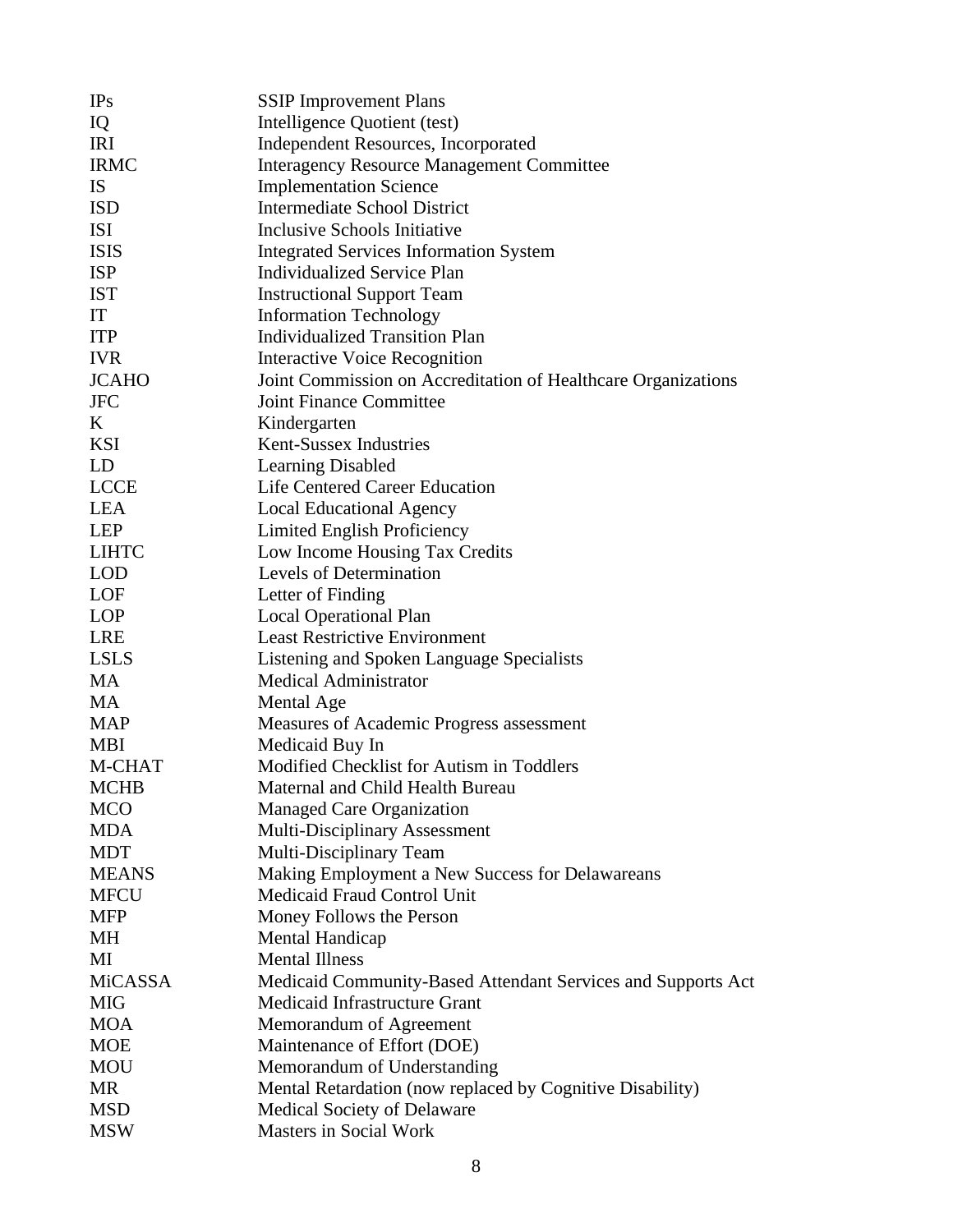| <b>MTSS</b>      | Multi-tiered System of Supports                                                 |
|------------------|---------------------------------------------------------------------------------|
| <b>NAECS/SDE</b> | National Association of Early Childhood Specialists in State Departments of Ed. |
| <b>NAEP</b>      | National Assessment of Educational Progress                                     |
| <b>NAEYC</b>     | National Association for the Education of Young Children                        |
| NAMI-DE          | National Alliance for Mental Illness-DE Chapter                                 |
| <b>NASBE</b>     | National Association of State Boards of Education                               |
| <b>NASDSE</b>    | National Association of State Directors of Special Education                    |
| <b>NASDTEC</b>   | National Association of State Directors of Teacher Education and Certification  |
| <b>NCSET</b>     | National Center on Secondary Education and Transition                           |
| <b>NCATE</b>     | National Council for Accreditation of Teacher Education                         |
| NCC-PA           | New Castle County Pediatric Association                                         |
| <b>NCCVT</b>     | New Castle County Vo-Tech                                                       |
| <b>NCQA</b>      | National Center for Quality Assurance                                           |
| <b>NCSI</b>      | National Center for Systemic Improvement                                        |
| <b>NDCCD</b>     | National Dissemination Center for Children with Disabilities (NICHCY)           |
| <b>NDRN</b>      | <b>National Disability Rights Network</b>                                       |
| <b>NGA</b>       | National Governor's Association                                                 |
| <b>NHeLP</b>     | National Health Law Program                                                     |
| <b>NICHCY</b>    | National Information Center for Children and Youth with disabilities (now       |
|                  | National Dissemination Center for Children with Disabilities)                   |
| <b>NIMAS</b>     | National Instructional Materials Accessibility Standard                         |
| <b>NCLBA</b>     | No Child Left Behind Act                                                        |
| <b>NP</b>        | <b>Nurse Practitioner</b>                                                       |
| <b>NPA</b>       | <b>Nurse Practices Act</b>                                                      |
| <b>NPO</b>       | Non-Profit Organization                                                         |
| <b>NSTTAC</b>    | National Secondary Transition Technical Assistance Center                       |
| <b>NTICCHC</b>   | National Training Institute for Child Care Health Consultants                   |
| <b>NYMAC</b>     | New York Merger, Acquisition and Collaboration Fund                             |
| <b>OAASIS</b>    | Organization of Adult Alumni and Students in Service                            |
| <b>OCR</b>       | Office of Civil Rights (federal office)                                         |
| <b>OCD</b>       | Obsessive-Compulsive Disorder                                                   |
| <b>OCTAE</b>     | Office of Career, Technical, and Adult Education                                |
| <b>ODD</b>       | <b>Oppositional Defiance Disorder</b>                                           |
| <b>OEM</b>       | <b>Office of Emergency Management</b>                                           |
| <b>OH</b>        | <b>Orthopedically Handicapped</b>                                               |
| <b>OHFLC</b>     | Office of Health Facilities Licensing and Certification                         |
| <b>OHI</b>       | Other Health Impaired                                                           |
| <b>OSEP</b>      | Office of Special Education Programs (U.S. Dept. of Education)                  |
| <b>OSERS</b>     | Office of Special Education and Rehabilitative Services (U.S.DOE)               |
| <b>OT</b>        | Occupational Therapist/Therapy                                                  |
| P&A              | Protection and Advocacy                                                         |
| PA               | Physician's Assistant                                                           |
| P&T              | Pharmaceutical and Therapeutic                                                  |
| PAC              | Parent Advisory Committee (districts)                                           |
| <b>PABSS</b>     | Protection and Advocacy for Beneficiaries of Social Security                    |
| <b>PAAT</b>      | Protection and Advocacy for Assistive Technology                                |
| <b>PADD</b>      | Protection and Advocacy for persons with Developmental Disabilities             |
| <b>PAIMI</b>     | Protection and Advocacy for Individuals with Mental Illness                     |
| <b>PAIR</b>      | Protection and Advocacy of Individual Rights (program of CLASI)                 |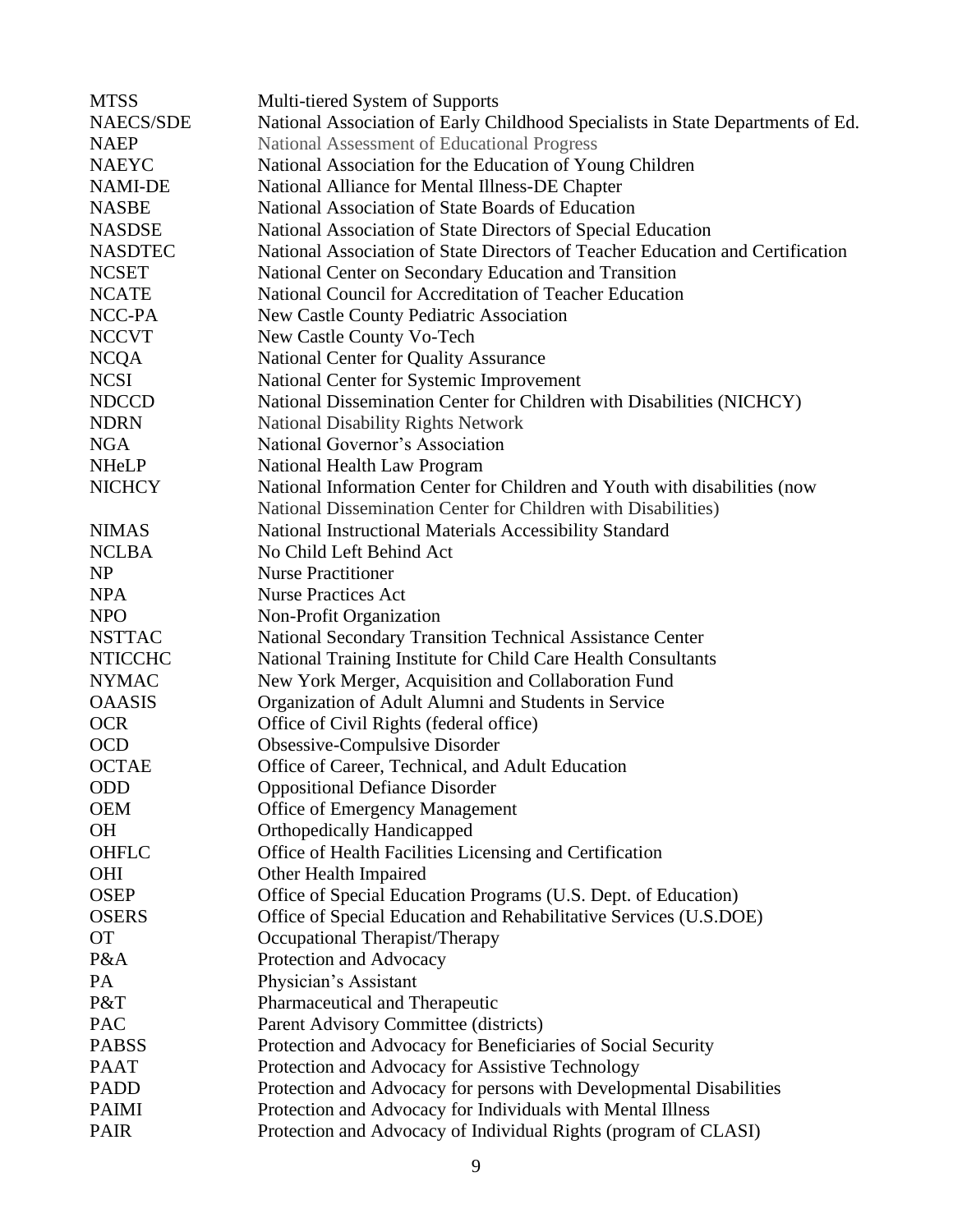| Part B             | P.L. 99-142, section which authorizes assistance for the education of all children                                                |
|--------------------|-----------------------------------------------------------------------------------------------------------------------------------|
|                    | with disabilities or FAPE                                                                                                         |
| Part C             | P.L. 99-457, section which authorizes Early Intervention Programs for Infants<br>and Toddlers with Disabilities (formerly Part H) |
| <b>PAS</b>         | <b>Personal Assistant Services</b>                                                                                                |
| <b>PAS</b>         | <b>Play Assessment Scale</b>                                                                                                      |
| <b>PASRR</b>       | Preadmission Screening and Resident Review                                                                                        |
| <b>PAT</b>         | Parents as Teachers                                                                                                               |
| <b>PATBI</b>       | Protection and Advocacy for Traumatic Brain Injury                                                                                |
| <b>PBS</b>         | <b>Positive Behavioral Supports</b>                                                                                               |
| PC (Personnel Ctr) | National Center for Special Education Personnel & Related Service Providers                                                       |
| <b>PCA</b>         | <b>Personal Care Attendant</b>                                                                                                    |
| <b>PCCD</b>        | Partners Council for Children with Disabilities                                                                                   |
| <b>PCMH</b>        | <b>Patient-Centered Medical Home</b>                                                                                              |
| <b>PCP</b>         | Primary Care Provider                                                                                                             |
| <b>PD</b>          | <b>Professional Development</b>                                                                                                   |
| PDD-NOS            | Pervasive Developmental Disorder—Not Otherwise Specified                                                                          |
| <b>PDL</b>         | Preferred Drug List                                                                                                               |
| PE                 | <b>Physical Education</b>                                                                                                         |
| <b>PEDS</b>        | Parents' Evaluation of Developmental Status                                                                                       |
| <b>PEEC</b>        | <b>Parent Early Education Center</b>                                                                                              |
| <b>PEERS</b>       | Program for the Education and Enrichment of Relational Skills                                                                     |
| <b>PHRST</b>       | Payroll Human Resources Statewide Technology                                                                                      |
| PI                 | Physically Impaired                                                                                                               |
| <b>PIC</b>         | Parent Information Center of Delaware, Inc.                                                                                       |
| PL                 | Professional Learning                                                                                                             |
| PLEP (PLP)         | Present Level of Educational Performance (Present Level of Performance)                                                           |
| <b>POA</b>         | Power of Attorney                                                                                                                 |
| POC                | Point of Contact                                                                                                                  |
| POHI               | Physically and Otherwise Health Impaired                                                                                          |
| <b>POMS</b>        | Programs Operations Manual System (SSA)                                                                                           |
| <b>PPEC</b>        | Prescribed Pediatric Extended Care                                                                                                |
| <b>PPPC</b>        | Parentally Placed Private-School Children                                                                                         |
| Pre-K              | Preschool aged children, 3-5 years of age                                                                                         |
| <b>PROMISE</b>     | Promoting Optimal Mental Health for Individuals through Supports and                                                              |
|                    | <b>Empowerment (DHSS)</b>                                                                                                         |
| <b>PSC</b>         | Pediatric Symptom Checklist                                                                                                       |
| <b>PT</b>          | Physical Therapist/Therapy                                                                                                        |
| <b>PTA</b>         | <b>Parent Teacher Association</b>                                                                                                 |
| <b>PTAC</b>        | <b>Parent Technical Assistance Centers</b>                                                                                        |
| PTI                | Parent and Training Information Center                                                                                            |
| <b>PTSD</b>        | <b>Post Traumatic Stress Disorder</b>                                                                                             |
| <b>PWD</b>         | Person with a Disability                                                                                                          |
| QRMP               | <b>Qualified Mental Retardation Professional</b>                                                                                  |
| <b>RAS</b>         | <b>Reporting and Assessment Subgroup</b>                                                                                          |
|                    | REAL Program/CDS Recreation Enhancement and Learning Program                                                                      |
| <b>RDA</b>         | <b>Results Driven Accountability</b>                                                                                              |
| <b>RFP</b>         | <b>Request for Proposals</b>                                                                                                      |
| <b>RID</b>         | Registry of Interpreters for the Deaf (National)                                                                                  |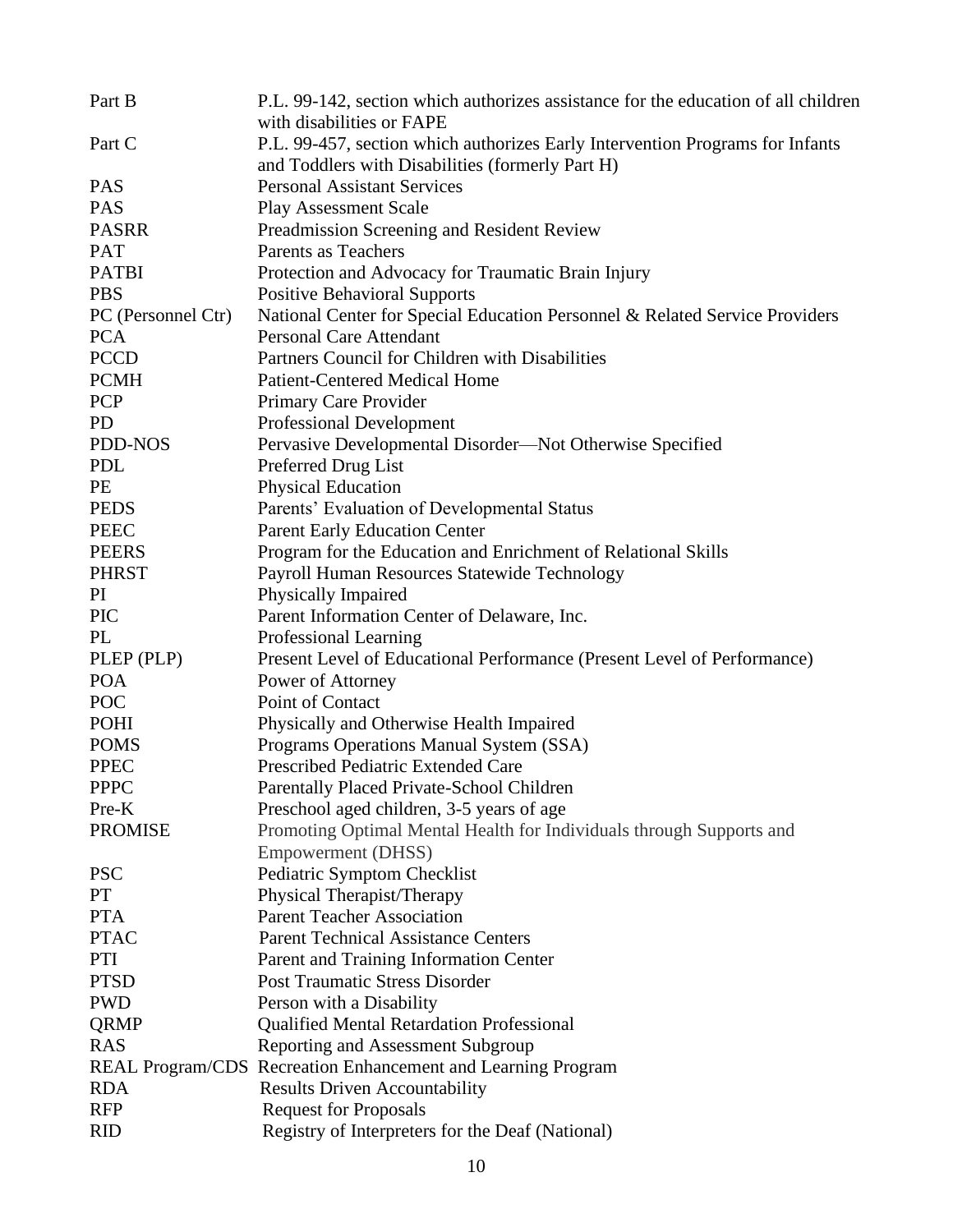| <b>RN</b>     | <b>Registered Nurse</b>                                                |
|---------------|------------------------------------------------------------------------|
| <b>ROI</b>    | Return on Investment                                                   |
| <b>RPC</b>    | Regional Placement Committee (DDDS)                                    |
| <b>RRCP</b>   | <b>Regional Resource Center Program</b>                                |
| <b>RS</b>     | <b>Related Services</b>                                                |
| <b>RSI</b>    | Residential Services Indicator (DDDS)                                  |
| <b>RTC</b>    | <b>Residential Treatment Center</b>                                    |
| <b>RtI</b>    | Response to Intervention                                               |
| <b>SAMSHA</b> | <b>Substance Abuse and Mental Health Services Administration</b>       |
| SAP           | <b>State Advisory Panel</b>                                            |
| <b>SAS</b>    | <b>Supplement Aids and Services</b>                                    |
| <b>SB</b>     | Senate Bill                                                            |
| <b>SBAC</b>   | <b>Smarter Balanced Assessment Consortium</b>                          |
| <b>SCAT</b>   | Senior Citizen Affordable Taxi                                         |
| <b>SCC</b>    | <b>Statewide Curriculum Cadre</b>                                      |
| <b>SCPD</b>   | <b>State Council for Persons with Disabilities</b>                     |
| <b>SCQ</b>    | <b>Social Communication Questionnaire</b>                              |
| <b>SCR</b>    | <b>Senate Concurrent Resolution</b>                                    |
| <b>SDM</b>    | <b>Supported Decision Making</b>                                       |
| <b>SE</b>     | <b>Special Education</b>                                               |
| Section 504   | Section 504 of the Rehabilitation Act of 1973                          |
| Section 619   | Preschool 3–5 years old                                                |
| <b>SEA</b>    | <b>State Educational Agency</b>                                        |
| SEAL          | Special Education Administrative Leadership program                    |
| <b>SEAP</b>   | <b>State Education Advisory Panel</b>                                  |
| <b>SED</b>    | <b>Severely Emotionally Disturbed</b>                                  |
| <b>SEED</b>   | Student Excellence Equals Degree scholarship program                   |
| <b>SEEDS</b>  | <b>Special Education Effectiveness Development System</b>              |
| <b>SEM</b>    | Social/Emotionally Maladjusted                                         |
| <b>SES</b>    | <b>Special Education Services</b>                                      |
| <b>SESPAC</b> | Special Education Strategic Plan Advisory Council                      |
| <b>SGA</b>    | <b>Substantial Gainful Activity</b>                                    |
| SGIM (DE)     | Society of General Internal Medicine                                   |
| <b>SHCN</b>   | <b>Special Health Care Need</b>                                        |
| <b>SHHH</b>   | Self Help for Hard of Hearing People of Delaware, Inc                  |
| <b>SIB</b>    | Self-Injurious Behavior                                                |
| <b>SICC</b>   | <b>State Interagency Coordinating Council</b>                          |
| <b>SIG</b>    | <b>State Improvement Grant</b>                                         |
| <b>SIMR</b>   | <b>State Identified Measurable Result</b>                              |
| <b>SIP</b>    | <b>State Improvement Plan for Special Education</b>                    |
| <b>SISEP</b>  | State Implementation and Scaling-up of Evidence-based Practices Center |
| <b>SLD</b>    | <b>Specific Learning Disability</b>                                    |
| <b>SLDS</b>   | <b>Statewide Longitudinal Data Systems</b>                             |
| <b>SLI</b>    | Speech and Language Impaired                                           |
| <b>SLP</b>    | Speech Language Pathologist                                            |
| <b>SLPA</b>   | Speech Language Pathologist Assistant                                  |
| <b>SMH</b>    | Severe Mental Handicap (IQ below 35)                                   |
| <b>SMD</b>    | <b>Significant Multiple Disabilities</b>                               |
| <b>SMI</b>    | Severely Mentally Impaired                                             |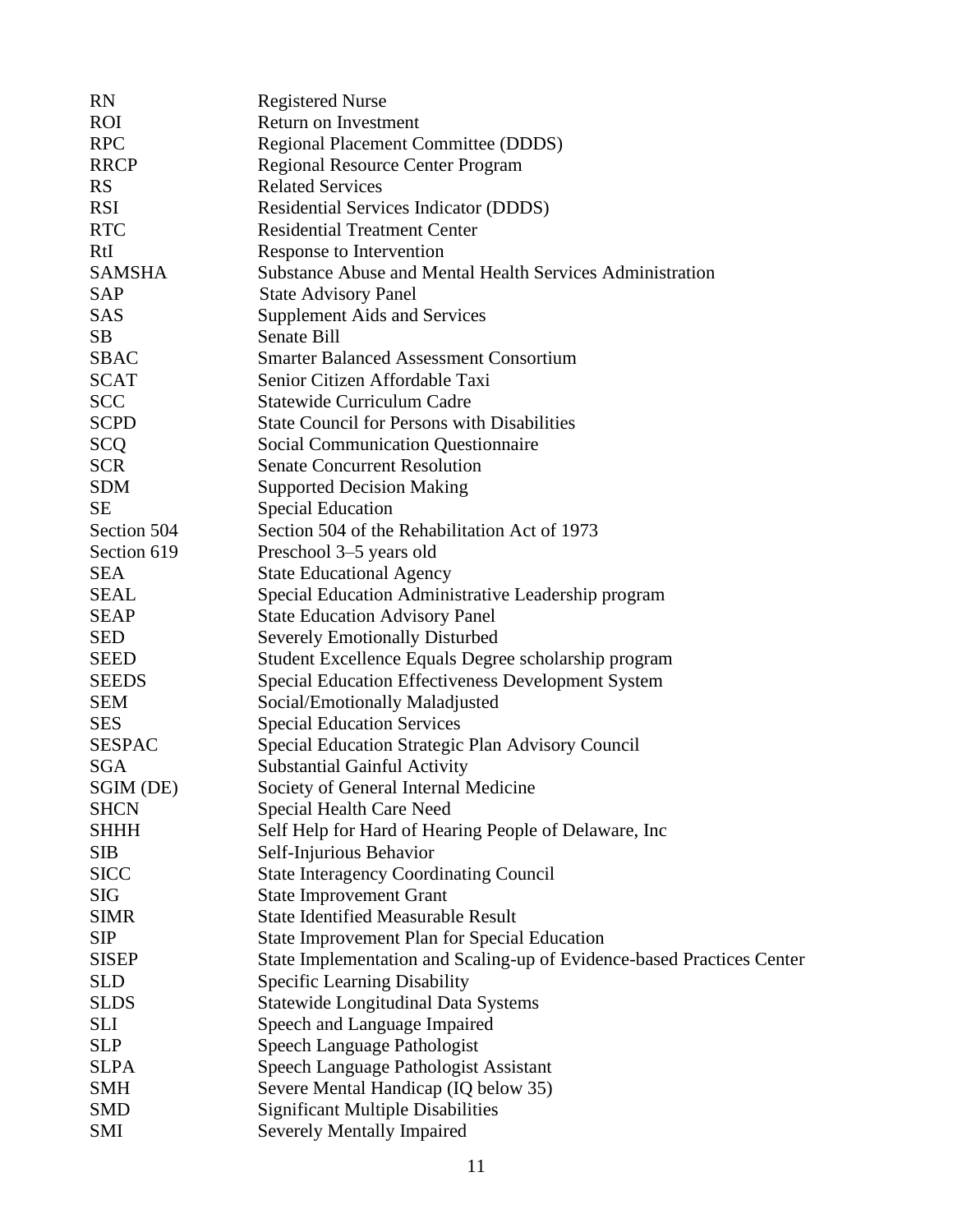| <b>SPARC</b>    | Special Education Partnership for the Amicable Resolution of Conflict     |
|-----------------|---------------------------------------------------------------------------|
| <b>SPDG</b>     | <b>State Personnel Development Grant</b>                                  |
| <b>SPEACS</b>   | Systematic Processes for Enhancing and Assessing Communication Supports   |
| Special Ed.     | Special Education (sometimes written as "Sped" or "Spec. Ed.")            |
| <b>SPP</b>      | <b>State Performance Plan</b>                                             |
| <b>SRAC</b>     | <b>State Rehabilitation Advisory Council</b>                              |
| <b>SRAP</b>     | <b>State Rental Assistance Program</b>                                    |
| <b>SREB</b>     | Southern Regional Education Board                                         |
| <b>SSA</b>      | <b>Social Security Administration</b>                                     |
| <b>SSDI</b>     | <b>Social Security Disability Insurance</b>                               |
| SSI             | <b>Supplemental Security Income</b>                                       |
| <b>SSIP</b>     | State Systemic Improvement Plan                                           |
| <b>SSP</b>      | <b>Student Success Plan</b>                                               |
| <b>ST</b>       | Speech Therapy/Therapist                                                  |
| <b>STEPS</b>    | Sequenced Transition to Education in the Public Schools                   |
| <b>STOMP</b>    | <b>Specialized Training of Military Parents</b>                           |
| <b>SWD</b>      | <b>Student with a Disability</b>                                          |
| <b>SXI</b>      | <b>Severely Multiply Impaired</b>                                         |
| TA              | <b>Technical Assistance</b>                                               |
| <b>TAG</b>      | The Association for Gifted, or Talented and Gifted Program                |
| <b>TANF</b>     | <b>Temporary Assistance for Needy Families</b>                            |
| <b>TASH</b>     | The Association of Persons with Severe Handicaps                          |
| <b>TBI</b>      | Traumatic Brain Injury                                                    |
| <b>TC</b>       | <b>Transition Coordinator</b>                                             |
| TDD             | Telecommunications Device for the Deaf                                    |
| <b>TEACCH</b>   | Treatment and Education of Autistic and related Communication Handicapped |
|                 | Children                                                                  |
| <b>TEAM Act</b> | Transitioning towards Excellence Achievement and Mobility Act             |
| <b>TEEM</b>     | <b>Transition Education Employment Model</b>                              |
| <b>TMH</b>      | Trainable Mentally Handicapped (IQ of 35-50)                              |
| <b>TPR</b>      | <b>Termination of Parental Rights</b>                                     |
| <b>TPSID</b>    | Transition and Post-Secondary Programs for Students with Intellectual     |
|                 | Disabilities                                                              |
| <b>TQM</b>      | <b>Total Quality Management</b>                                           |
| <b>TTY</b>      | Teletype or Teletypewriter                                                |
| <b>TWIA</b>     | <b>Ticket to Work Incentive Act</b>                                       |
| <b>UBD</b>      | <b>Understanding By Design</b>                                            |
| <b>UCP</b>      | <b>United Cerebral Palsy</b>                                              |
| <b>UD</b>       | University of Delaware                                                    |
| <b>UDL</b>      | Universal Design for Learning                                             |
| <b>USBLN</b>    | United State Business Leadership Network                                  |
| <b>VCAP</b>     | Victim Compensation Assistance Program                                    |
| VI              | Visually Impaired                                                         |
| Vo-Tech         | <b>Vocational-Technical School or Program</b>                             |
| <b>VE</b>       | <b>Vocational Education</b>                                               |
| <b>VR</b>       | <b>Vocational Rehabilitation</b>                                          |
| <b>VRTF</b>     | Delaware Victims' Rights Task Force                                       |
| <b>WISC</b>     | Weschler Intelligence Scale for Children                                  |
| <b>WRITES</b>   | Writing Rigorous IEPs to Teach Educational Standards                      |
|                 |                                                                           |